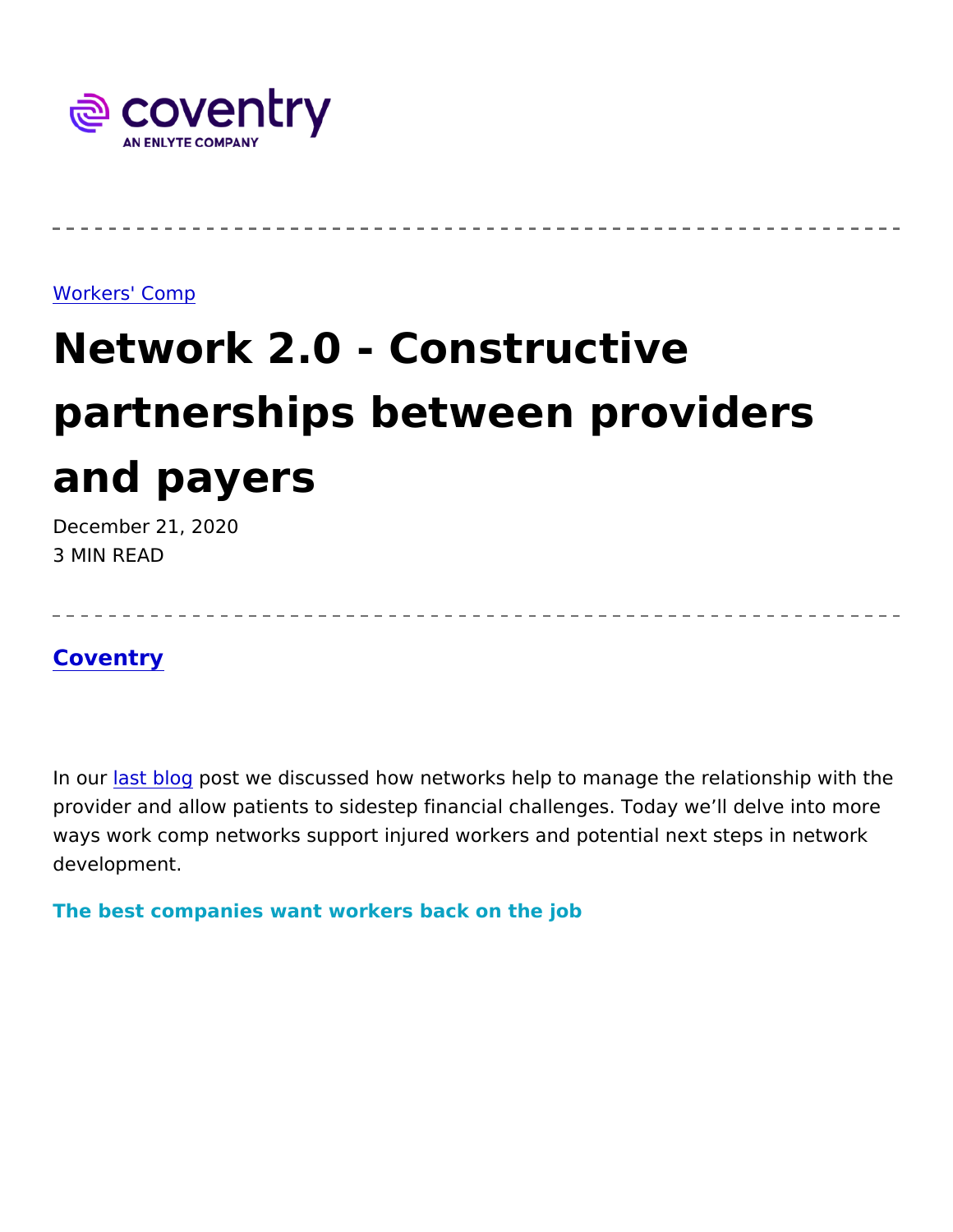Payers and the companies they represent are eager to get injured workers back on their feet and back on the job. Many of these companies represent the heavyweights of corporate America. Major employers like manufacturers, large retailers, and airlines rely on comprehensive return-to-work programs to help their injured employees recover. The best programs do far more than safeguard the bottom line. They focus on truly addressing the needs of injured workers themselves. That's because the longer workers are away, the less likely it is they will return to the workplace. The New York State Workers' Compensation Board has broken down some statistics, and reports that there is only a 50 percent chance that an injured employee will return to work after a six-month absence.<sup>16</sup> That drops to a 25 percent chance following a one-year absence. After two years away, the likelihood a worker will return plunges to a 1 percent chance.

These figures underscore the importance of helping injured workers return to the job. Those who are out of work longer face greater risks from an array of challenges that include social isolation and depression in addition to financial stress to loss of skills and medical complications resulting from potentially being forced into a more sedentary lifestyle.<sup>17</sup>

Top companies understand that having a worker return to the job either under modified duty or, if possible, full duty, is the best outcome for workers and for business. Therefore, these employers offer fair reimbursements to providers and pay on time. That's because top-tier employers recognize the irreplaceable value providers bring. Alongside employers and payers, providers are part of a three-legged stool that helps injured workers return to the job. This rewarding role is what helps set marquee workers' comp networks apart; it's the shared focus on return to work that is essential to a patient's ultimate success.

## **How Network 2.0 looks today**

The benefits that workers' comp networks bring to employees, employers, and providers are clear. What's most interesting is how networks are evolving to meet the needs of employers and patients. These next-generation networks often are tighter, specialtyfocused, smaller — right-sized — networks that benefits providers by grouping together the best of the best. Many such networks pull together smaller groups of providers with